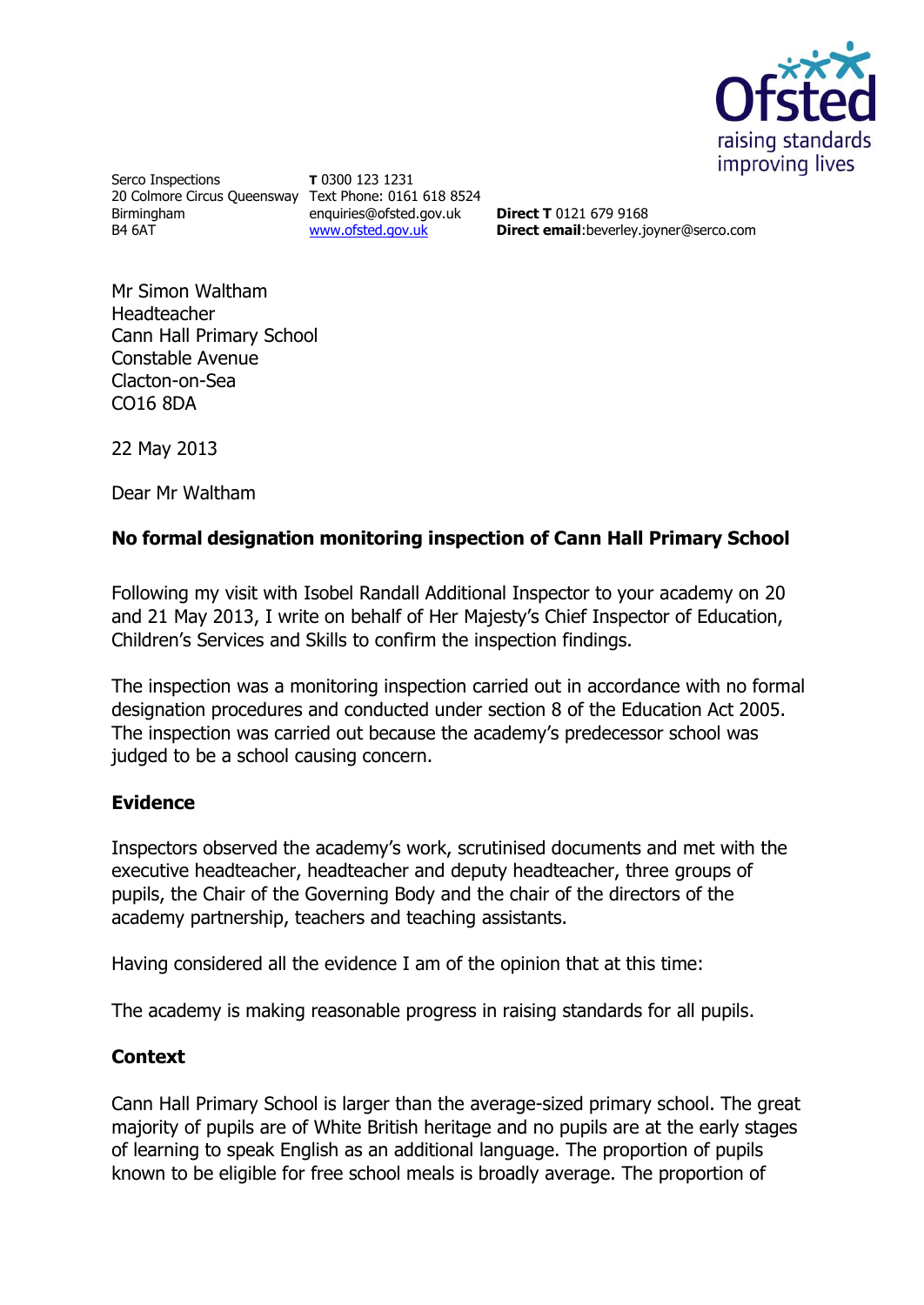

pupils supported through school action is similar to the national average for primary schools. The proportion of pupils supported through school action plus and with statements for special educational needs is well above the national average for other primary schools.

In November 2012, an academy was established as a partnership between Cann Hall and Notley Green Primary School, a successful school in another part of Essex. An executive headteacher has overall responsibility for both schools and governors from both schools serve as directors of the partnership. The day-to-day leadership of the school is under the leadership of the headteacher and deputy headteacher. Since the formation of the partnership, staffing has been stable. Few pupils leave or join the school other than at the usual time.

### **Achievement of pupils at the academy**

Since the creation of the academy, standards have risen but are still below the national average at the end of Year 6. However, the gap is closing rapidly. The school is using information about pupils' progress to identify gaps in learning and, armed with this information, teachers and support staff are working effectively to speed up pupils' progress. An additional teacher has been employed, as a result of extra funding from the government (the pupil premium), to support lower attaining pupils in Year 6. In lessons pupils are often making good progress in English and mathematics, but pupils have brought to the academy a legacy of underachievement which is taking time to address fully. In Year 1, this is a particular problem because pupils have not had a positive Early Years Foundation Stage experience. As a result, teachers are having to work especially hard to help pupils to catch up. Children's progress in the Early Years since the creation of the academy has accelerated and is now good. Parents and carers who responded to the on-line questionnaire (Parent View) were overwhelmingly positive regarding their children's progress.

# **The quality of teaching**

Most teaching is good. Teachers usually plan well to meet the needs of pupils of different abilities. They use a range of strategies to enable all pupils to make good progress. Teachers usually check frequently how well pupils are doing as the lesson goes on and change what they planned to do, if necessary, in response to this checking. Interesting and varied activities maintain pupils' attention. Pupils say that they enjoy lessons, especially mathematics. There is well-organised collaboration between teachers and teaching assistants to meet the needs of different pupils through, for example, questions that make pupils think about what they have learned.

Teachers usually manage behaviour well and have high expectations of pupils. As a result, the atmosphere for learning is very positive. Pupils respond well to the marking that shows them where they have succeeded and what they need to do to improve their work. Pupils know their targets and respond to them so that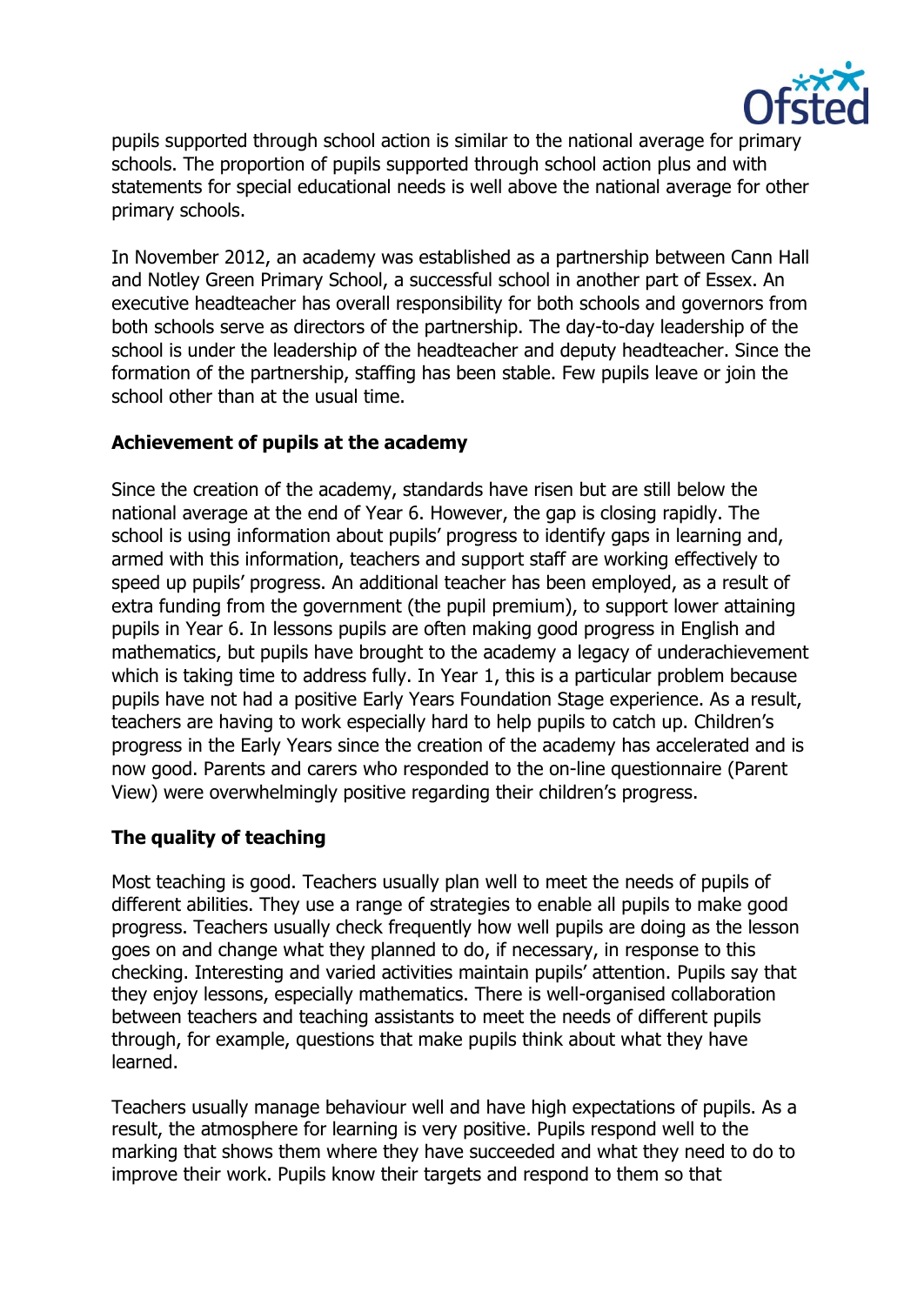

improvement shows in later work. However, there are still some inconsistencies in the success with which newly introduced strategies are applied across the school.

#### **Behaviour and safety of pupils**

Behaviour in most classes and around the school is good. In a few lessons, teachers have to work hard to manage behaviour because pupils in some classes started at the academy without having gained sufficient understanding of the behaviour needed for learning to take place. In most lessons, learning is helped by pupils cooperating really well together. Relationships between adults and pupils are highly positive. In assemblies, the success of pupils is greeted with genuine enthusiasm by staff and pupils alike. There is a real atmosphere of excitement as teachers explain why pupils have been recommended for awards. Assemblies very effectively aid pupils' spiritual, moral, social and cultural development. At break and at lunch time pupils get on well together. Members of the school council suggested a 'helpful friends' scheme and pupils are keen to be trained. Pupils told inspectors that bullying has been effectively dealt with and is now rare. Parents and carers responding to the on-line questionnaire were exceptionally positive regarding pupils' behaviour and safety. Pupils told inspectors that they feel safe. They are punctual to lessons. Attendance is similar to that found in other schools, but could be better if the school took a less relaxed attitude to parents and carers taking pupils out of school for term-time holidays.

#### **The quality of leadership in and management of the academy**

The impact of the school's effective leadership and management can be seen in the improvements that have taken place under the direction of the current team. The quality of teaching has improved so that most lessons are now good. This has been the result of good professional development for teachers and teaching assistants, sharing of good practice, the rigorous monitoring of the quality of lessons, the use of information on pupil progress to challenge teachers and, where necessary, robust action to remove teachers who were unable to improve sufficiently. Leaders know the school's strengths and areas for development. They recognise that, while the school has improved enormously, it is not yet good because of some variability in the quality of teaching resulting in some inconsistency in the rate of pupils' progress.

Leaders have drawn on external expertise to support and raise the quality of teaching, to improve the reliability of special educational needs assessment, and to provide objective checks on how well the school is doing. Improvement planning is effective and the academy has correctly identified and acted on key priorities. Teachers say that teamwork is central to the school; for example, training of teachers of older year groups by teachers of younger classes in the linking of letters and sounds (phonics).

The executive headteacher has used her experience effectively to coach and train senior leaders. The school and the partnership have an expert group of governors and directors who provide effective challenge. Middle leaders are playing an